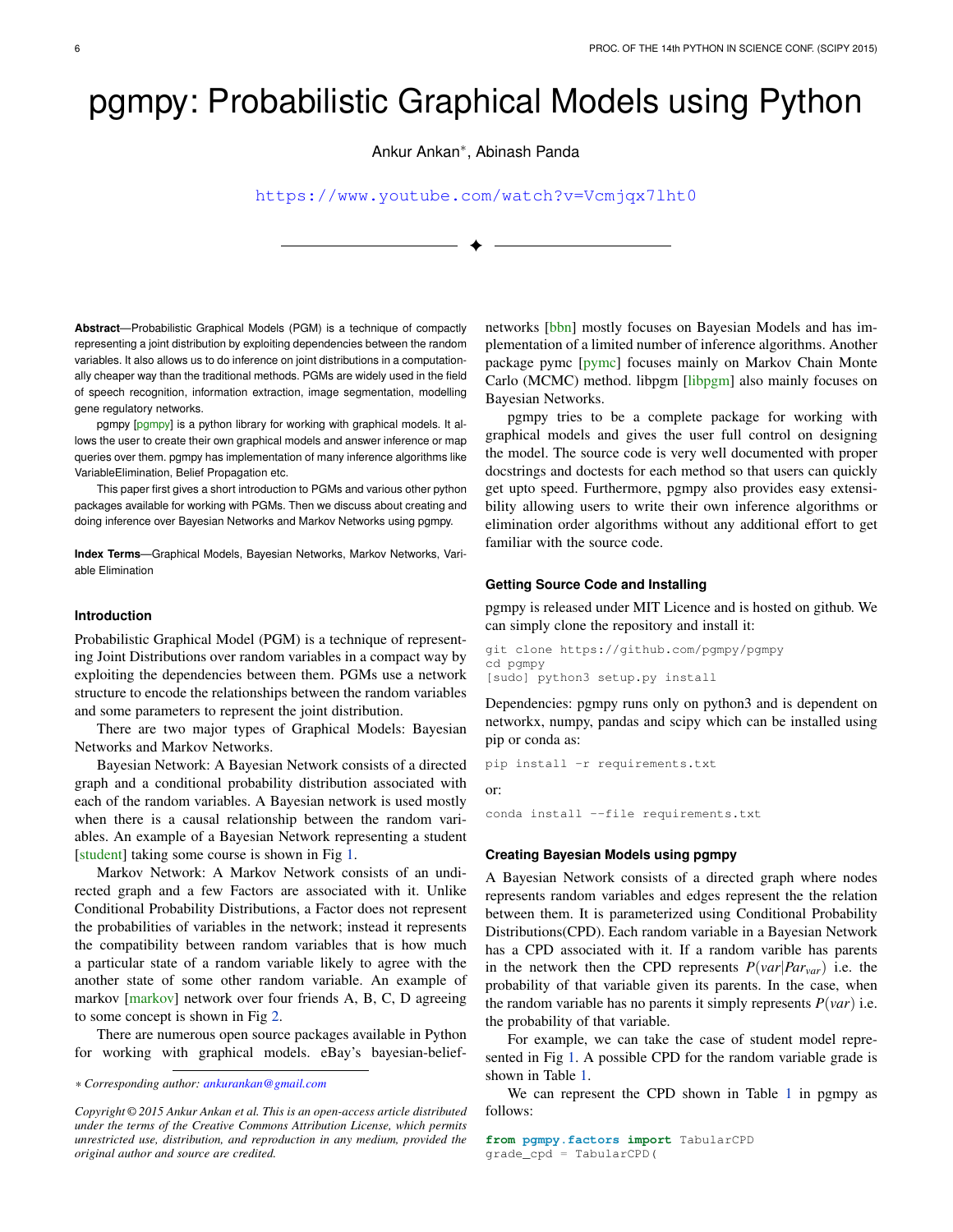<span id="page-1-0"></span>

*Fig. 1: Student Model: A simple Bayesian Network.*

<span id="page-1-1"></span>

*Fig. 2: A simple Markov Model*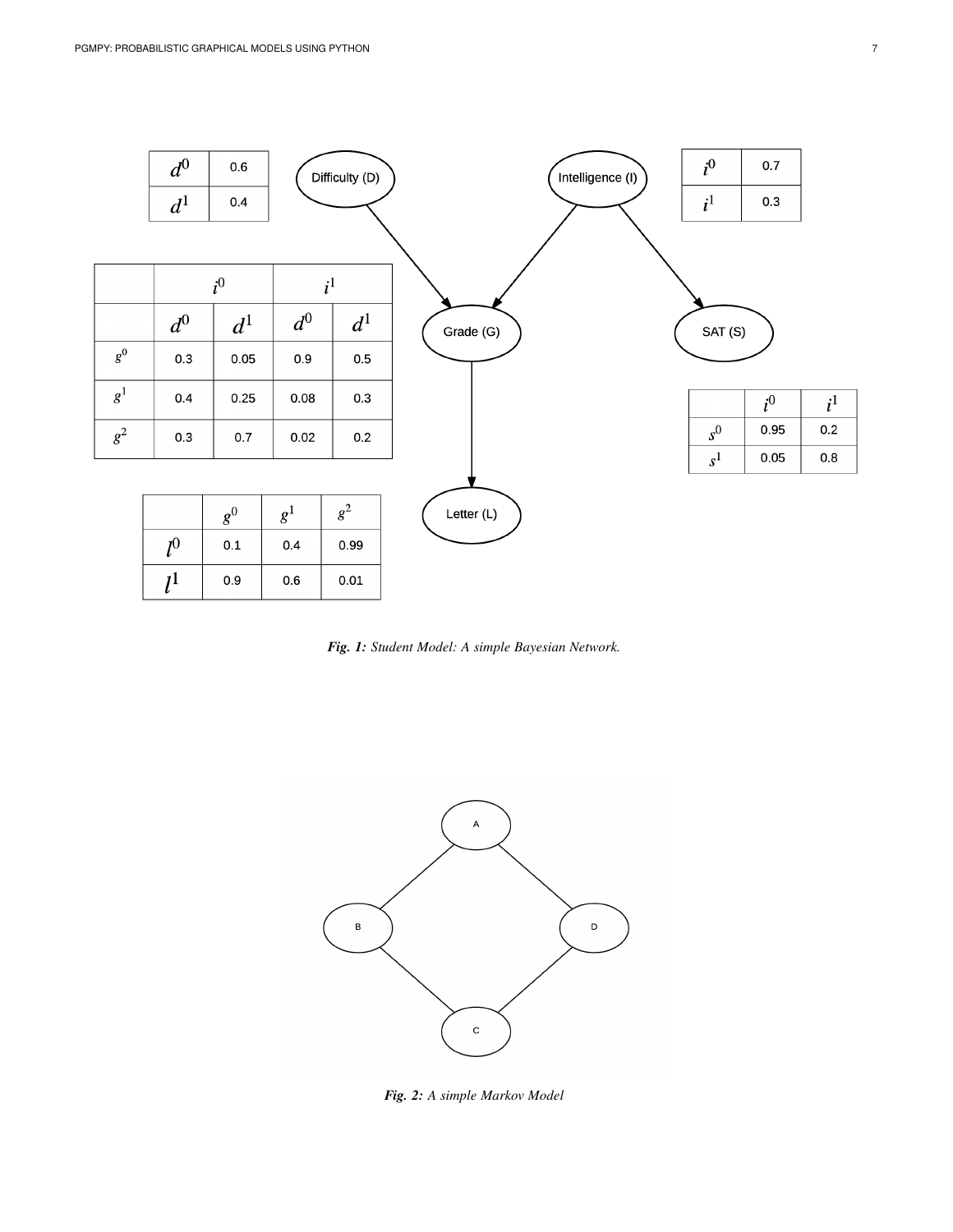<span id="page-2-0"></span>

| Intelligence $(I)$<br>Difficulty (D) | $d^0$ |      | $d^0$ |     |
|--------------------------------------|-------|------|-------|-----|
| $g^0$                                | 0.3   | 0.05 | 0.9   | 0.5 |
| g                                    | 0.4   | 0.25 | 0.08  | 0.3 |
| $g^2$                                | 0.3   | 0.7  | 0.02  | 0.2 |

*TABLE 1: Conditional Probability Table.*

```
variable='G',
variable_card=3,
values=[[0.3, 0.05, 0.9, 0.5],
        [0.4, 0.25, 0.08, 0.3],[0.3, 0.7, 0.02, 0.2]],
evidence=['I', 'D'],
evidence_card=[2, 2])
```
Now, coming back to defining a model using pgmpy. The general workflow for defining a model in pgmpy is to first define the network structure and then add the parameters to it. We can create the student model shown in Fig [1](#page-1-0) in pgmpy as follows:

```
from pgmpy.models import BayesianModel
from pgmpy.factors import TabularCPD
student_model = BayesianModel([('D', 'G'),
                                ('I', 'G'),
                                ('G', 'L'),
                                ('I', 'S')])
grade_cpd = TabularCPD(
                variable='G',
                variable_card=3,
                values=[[0.3, 0.05, 0.9, 0.5],
                         [0.4, 0.25, 0.08, 0.3],
                         [0.3, 0.7, 0.02, 0.2]],
                evidence=['I', 'D'],
                evidence_card=[2, 2])
difficulty_cpd = TabularCPD(
                variable='D',
                variable_card=2,
                values=[[0.6, 0.4]])
intel_cpd = TabularCPD(
                variable='I',
                variable_card=2,
                values=[[0.7, 0.3]])
letter_cpd = TabularCPD(
                variable='L',
                variable_card=2,
                values=[[0.1, 0.4, 0.99],
                         [0.9, 0.6, 0.01]],
                evidence=['G'],
                evidence_card=[3])
sat_cpd = TabularCPD(
                variable='S',
                variable_card=2,
                values=[[0.95, 0.2],
                         [0.05, 0.8]],
                evidence=['I'],
                evidence_card=[2])
student_model.add_cpds(grade_cpd, difficulty_cpd,
                        intel_cpd, letter_cpd,
```
sat\_cpd)

The network structure of a Graphical Model encodes the independence conditions between the random variables. pgmpy also has methods to determine the local independencies, D-Separation, converting to a markov model etc. A few example are shown below:

```
student_model.get_cpds()
[<TabularCPD representing P(G:3 | I:2, D:2)
                             at 0x7f196c0b27b8>,
 <TabularCPD representing P(D:2) at 0x7f196c0b2828>,
```
*TABLE 2: Factor over variables A and B.*

 $1 \hspace{1.5cm} 5$ 

 $\overline{0}$  1

 $b<sup>1</sup>$  10

<span id="page-2-1"></span>**A B**  $\phi(A,B)$ 

 $b^0$ 

*a*

*a*

*a*

*a* <sup>0</sup> *b*

<sup>1</sup> *b*

<sup>1</sup> *b*

```
<TabularCPD representing P(I:2) at 0x7f196c0b2908>,
\langleTabularCPD representing P(L:2 | G:3)
                             at 0x7f196c0b2978>,
<TabularCPD representing P(S:2 | I:2)
                             at 0x7f196c0b27f0>]
```
student\_model.active\_trail\_nodes('D') {'D', 'G', 'L'}

student\_model.local\_independencies('G')  $(G_$   $\Box$   $S$   $\Box$   $D,$   $I)$ 

student model.get independencies()  $(S_1 = | I, G, L | \overline{D})$  $(S \_ \_ \_ \_ \ D, I \ | \ G)$  $(S \_ \_ \_ \_ D, I, G \ | L)$ (D \_|\_ G, L | S)  $\begin{array}{ccccccc} \text{(D & \text{---} \text{---} & \text{I} \text{,} & \text{S} & \text{--} \text{G)} \end{array}$  $(D_$   $\Box$   $C_$ ,  $L$   $\Box$   $T$  $(D \_ | \_ G, I, S | L)$  $(G_$   $\Box$   $\Box$   $D,$   $I,$   $L$   $\Box$   $S)$  $(G_$   $\Box$   $\Box$   $\Box$   $L$ ,  $S$   $\Box$   $D)$  $(G_$   $\Box$   $\Box$   $D,$   $\Box$   $\Box$   $\Box$   $)$  $(G_$   $\Box$   $\Box$   $D,$   $I, S$   $\Box$   $L)$  $(I_-|_$  G, L  $|S)$  $(I_{\_}\_ \_ G, S, L | D)$  $(I \_ \_ \_ \ D, S \ | G)$  $(\verb|I _ -|_-\verb|D ,\verb|G ,\verb|S |\verb|L )$  $\left(\begin{matrix} \text{L} & \text{L} & \text{L} & \text{D} & \text{G} & \text{I} & \text{S} \end{matrix}\right)$  $(L_$   $\_$   $C,$   $T,$   $S$   $|$   $D)$  $(L _ -| _ - D, G | I)$ student\_model.to\_markov\_model() <pgmpy.models.MarkovModel.MarkovModel

```
at 0x7f196c0b2470>
```
#### **Creating Markov Models in pgmpy**

A Markov Network consists of an undirected graph which connects the random variables according to the relation between them. A markov network is parameterized by factors which represent the likelihood of a state of one variable to agree with some state of other variable.

We can take the example of a Factor over variables A and B in the network shown in Fig [2.](#page-1-1) A possible Factor over variables A and B is shown in Table [2.](#page-2-1)

We can represent this Factor in pgmpy as follows:

**from pgmpy.factors import** Factor  $phi_a_b = Factor(varibales=['A', 'B']$ , cardinality=[2, 2], value=[100, 5, 5, 100])

Assuming some other possible factors as in Table [3,](#page-3-0) [4](#page-3-1) and [5,](#page-3-2) we can define the complete markov model as:

```
from pgmpy.models import MarkovModel
from pgmpy.factors import Factor
model = MarkovModel([('A', 'B'), ('B', 'C'),
                     ('C', 'D'), ('D', 'A')])
factor_a_b = Factor(variables=['A', 'B'],
```
30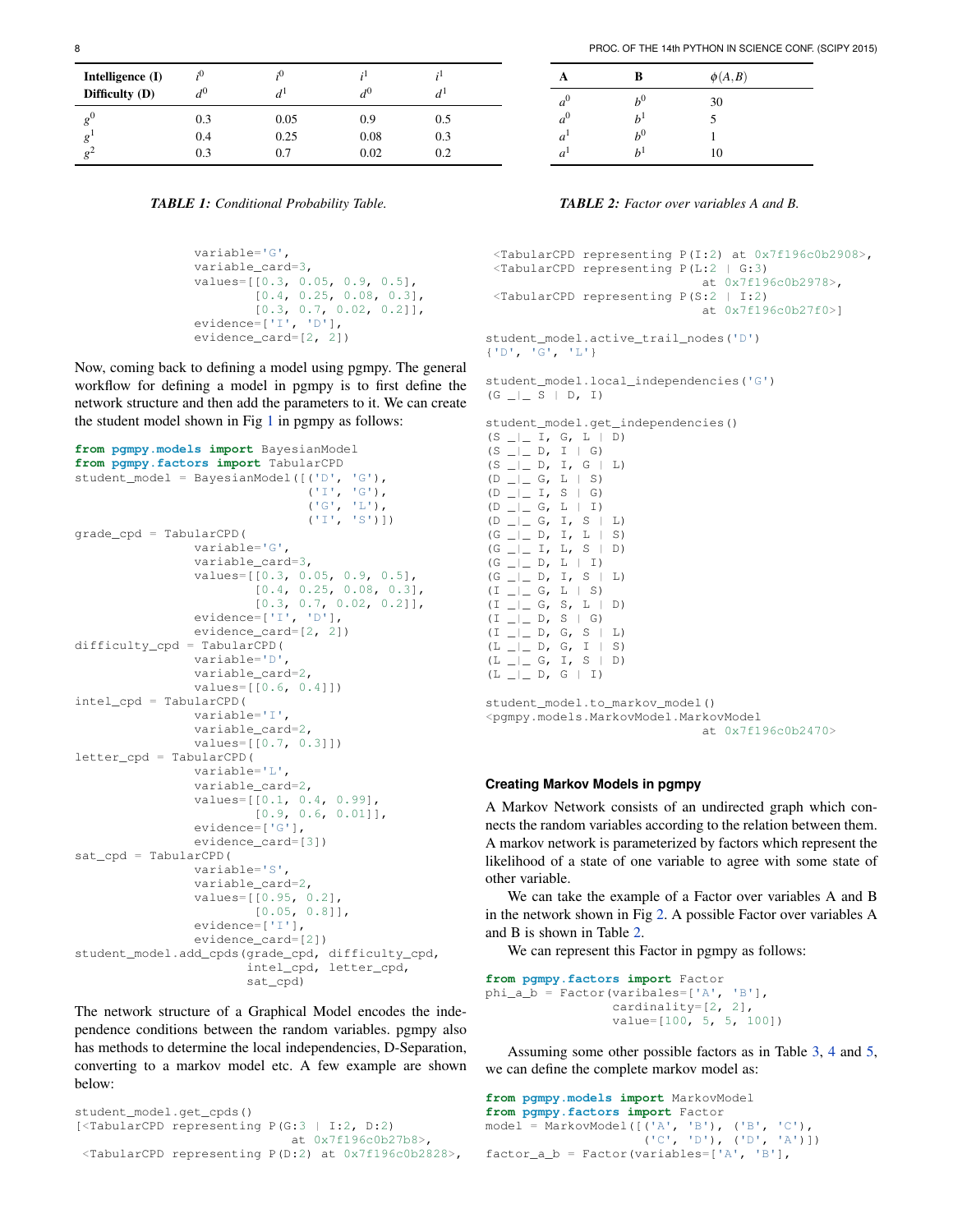<span id="page-3-0"></span>

| C              | $\phi(B,C)$    |     |
|----------------|----------------|-----|
| $b^0$          | $c^0$          | 100 |
| $b^0$          | c <sup>1</sup> |     |
| $b^1$          | $c^0$          |     |
| h <sup>1</sup> | c <sup>1</sup> | 100 |

*TABLE 3: Factor over variables B and C.*

<span id="page-3-1"></span>

| C              | D               | $\phi(C,D)$ |  |
|----------------|-----------------|-------------|--|
| c <sup>0</sup> | $d^0$           |             |  |
| $\bar{c}^0$    | $d^1$           | 100         |  |
| c <sup>1</sup> | $d^0$           | 100         |  |
| c <sup>1</sup> | $\mathcal{A}^1$ |             |  |

*TABLE 4: Factor over variables C and D.*

```
cardinality=[2, 2],
                    value=[100, 5, 5, 100])
factor_b_c = Factor(variables=['B', 'C'],cardinaity=[2, 2],
                    value=[100, 3, 2, 4])
factor_c_d = Factor(variables=['C', 'D'],
                   cardinality=[2, 2],
                    value=[3, 5, 1, 6])
factor_d_a = Factor(variables=['D', 'A'],
                    cardinality=[2, 2],
                    value=[6, 2, 56, 2])
model.add_factors(factor_a_b, factor_b_c,
                  factor_c_d, factor_d_a)
```
Similar to Bayesian Networks, pgmpy also has the feature for computing independencies, converting to Bayesian Network etc in the case of Markov Networks.

```
model.get_local_independencies()
 \begin{array}{ccccccc} \text{(D & \text{---} & B & | & C, & A) \end{array}(\texttt{C} \ \_\| \ \texttt{A} \ \mid \ \texttt{D, B})\left(\begin{matrix} \mathbf{A} & \mathbf{I} & \mathbf{I} & \mathbf{C} & \mathbf{I} & \mathbf{D} \end{matrix}\right) \quad \mathbf{B}\begin{tabular}{ccccccc} (B & \hspace{-.07cm} \textbf{$\sqcup$} & \hspace{-.07cm} \textbf{$\sqcup$} & D & | & C, & A) \end{tabular}model.to_bayesian_model()
<pgmpy.models.BayesianModel.BayesianModel
                                                                         at 0x7f196c084320>
model.get_partition_function()
10000
```
#### **Doing Inference over models**

pgmpy support various Exact and Approximate inference algorithms. Generally, to perform inference over models, we need to first create an inference object by passing the model to the inference class. Once an inference object is instantiated, we can

<span id="page-3-2"></span>

| D                 | А              | $\phi(D,A)$ |
|-------------------|----------------|-------------|
|                   | a <sup>0</sup> | 100         |
| $\frac{d^0}{d^0}$ | a <sup>1</sup> |             |
|                   | a <sup>0</sup> |             |
| $d^1$             | a <sup>1</sup> | 100         |



call either query method to find the probability of some variable given evidence, or else map\_query method to know the state of the variable having maximum probability. Let's perform inference on the student model (Fig [1\)](#page-1-0) using variable elimination :

```
from pgmpy.inference import VariableElimination
student_infer = VariableElimination(student_model)
prob_G = student_infer.query(variables='G')
print(prob_G['G'])
G phi(G)
G_0 0.4470
G<sub>1</sub> 0.2714
G_2 0.2816
prob_G = student_infer.query(
                 variables='G',
                 evidence=[('I', 1), ('D', 0)])print(prob_G['G'])
G phi(G)
G_0 0.0500
G_1 0.2500<br>G_2 0.7000
        G_2 0.7000
student_infer.map_query(variables='G')
{'G': 0}
student_infer.map_query(
                 variables='G',
                 evidence=[('I', 1), ('D', 0)])
{'G': 2}
```
## **Fit and Predict Methods**

In a general machine learning task we are given some data from which we want to compute the parameters of the model. pgmpy simplifies working on these problems by providing fit and predict methods in the models. fit method accepts the given data as a pandas DataFrame object and learns all the parameters from it. The predict method also accepts a pandas DataFrame object and predicts values of all the missing variables using the model. An example of fit and predict over the student model using some randomly generated data:

**from pgmpy.models import** BayesianModel

```
import pandas as pd
import numpy as np
# Considering that each variable have only 2 states,
# we can generate some random data.
raw_data = np.random.random.randint(low=0,
                             high=2.
                             size=(1000, 5)data = pd.DataFrame(raw_data,
                    columns=['D', 'I', 'G',
                              'L', 'S'])
data_train = data[: int(data.shape[0] * 0.75)]
student_model = BayesianModel([('D', 'G'),
                                ('I', 'G'),
                                ('I', 'S'),
                                ('G', 'L')])
student model.fit(data_train)
student_model.get_cpds()
[<TabularCPD representing P(C:2) at 0x7f195ee5e400>,
<TabularCPD representing P(A:2) at 0x7f195ee5e518>,
<TabularCPD representing P(D:2) at 0x7f195ee5e2b0>,
<TabularCPD representing P(F:2) at 0x7f195ee5e320>,
<TabularCPD representing P(P:2 | F:2, A:2, L:2)
                                 at 0x7f195ed620f0>,
<TabularCPD representing P(L:2 | C:2, D:2)
                                 at 0x7f195ed62048>]
```
data\_test = data $[0.75 \times data.shape[0]$  : data.shape $[0]$ ]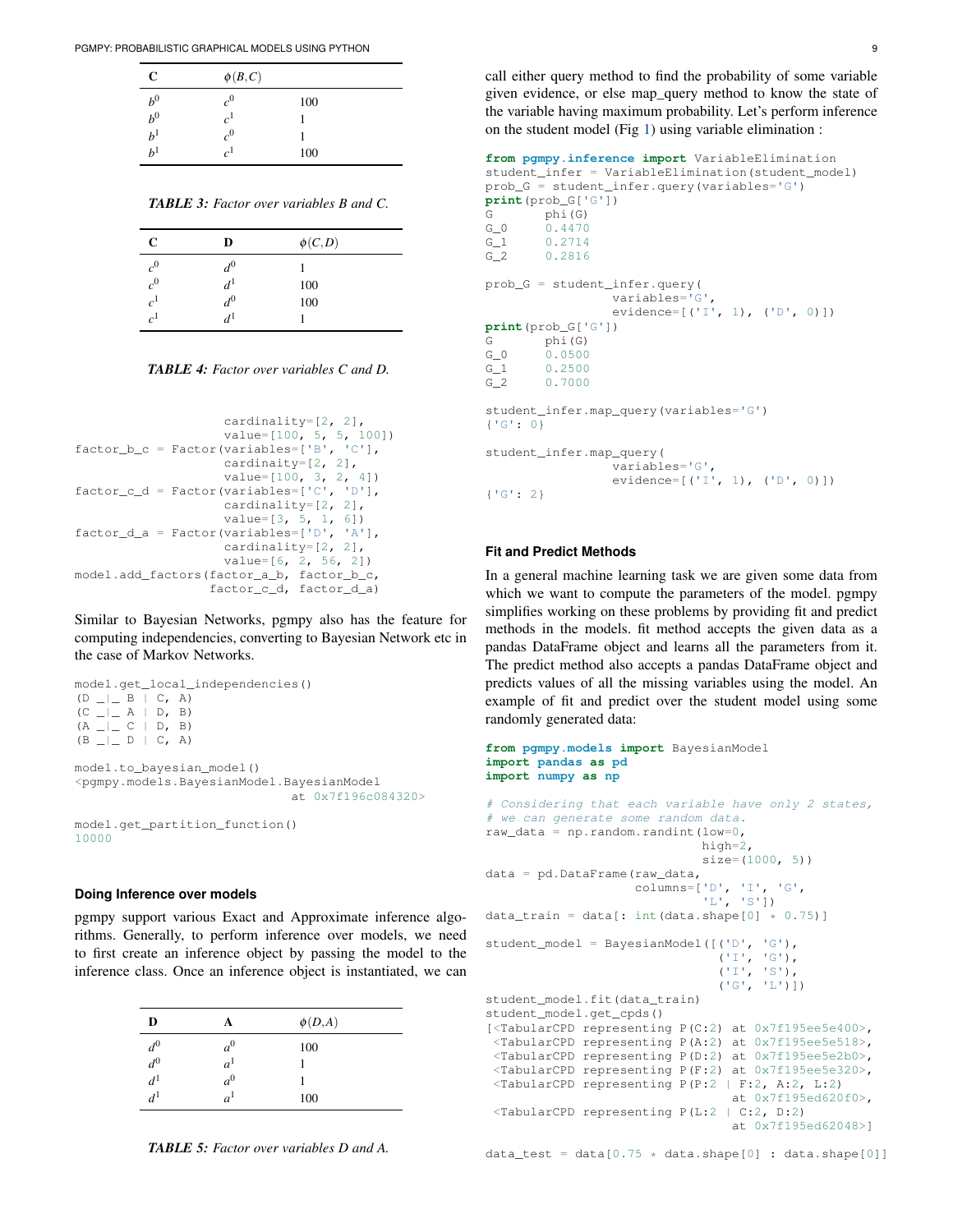```
data_test.drop('P', axis=1, inplace=True)
student_model.predict(data_test)
     P
750 0
751 0
752 1
753 0
.. ..
996 0<br>997 0
997
998 0
999 0
[250 rows x 1 columns]
```
## **Extending pgmpy**

One of the main features of pgmpy is its extensibility. It has been built in a way so that new algorithms can be directly written without needing to get familiar with the code base.

For example, for writing any new inference algorithm we can simply inherit the Inference class. Inheriting this base inference class exposes three variables to the class: self.variables, self.cardinalities and self.factors; using these variables we can write our own inference algorithm. An example is shown:

```
from pgmpy.inference import Inference
class MyNewInferenceAlgo(Inference):
    def print_variables(self):
        print('variables: ', self.variables)
        print('cardinality: ', self.cardinalities)
        print('factors: ', self.factors)
infer = MyNewInferenceAlgo(
             student_model).print_variables()
variables: ['S', 'D', 'G', 'I', 'L']
cardianlity: {'D': 2, 'G': 3, 'I': 2,
               'S': 2, 'L': 2}
factors: defaultdict(<class 'list'>,
{'D': [<Factor representing phi(D:2)
                     at 0x7f195ed61c18>,
       <Factor representing phi(G:3, D:2, I:2)
                     at 0x7f195ed61cf8>],
 'I': [<Factor representing phi(S:2, I:2)
                     at 0x7f195ed61a58>,
       <Factor representing phi(G:3, D:2, I:2)
                     at 0x7f195ed61cf8>,
       <Factor representing phi(I:2)
                     at 0x7f195ed61e10>],
 'G': [<Factor representing phi(G:3, D:2, I:2)
                     at 0x7f195ed61cf8>,
       <Factor representing phi(L:2, G:3)
                     at 0x7f195ed61e48>],
 'S': [<Factor representing phi(S:2, I:2)
                     at 0x7f195ed61a58>],
 'L': [<Factor representing phi(L:2, G:3)
                     at 0x7f195ed61e48>]})
```
Similarly, for adding any new variable elimination order algorithm we can simply inherit from BaseEliminationOrder and define a method named cost(self, variable) which returns the cost of eliminating that variable. Inheriting this class also exposes two variables: self.bayesian\_model and self.moralized\_graph. We can then call the get\_elimination\_order method to get the elimination order. Below is an example for returning an elimination order in which the variables are sorted alphabetically.

```
from pgmpy.inference import BaseEliminationOrder
class MyEliminationAlgo(EliminationOrder):
   def cost(self, variable):
        return variable
```
order = MyEliminationAlgo( student\_model).get\_elimination\_order() ['D', 'G', 'I', 'L', 'S']

### **Comparing pgmpy to other libraries**

Starting with defining the model, pgmpy provides a very simple to use API. A model can be instantiated simply by using the \_\_init\_\_ method and the structure can be modified using add\_node, add\_edge etc methods. After the model is created, we can simply add the CPDs using the add\_cpds method. In the case of eBay's bayesian belief network, we have to create a separate function for each CPD. And each of these function has a dict of CPD values and logic to return the value when the states are passed as arguments [\[example\\_bbn\]](#page-5-6). Similarly in case of libpgm we have the option to read the data from files defined in a specific format [\[example\\_libpgm\]](#page-5-7) but doesn't provide any methods for making changes to the network. For changing the structure we will need to modify the internal variables storing the network information. We have tried to keep pgmpy as modular as possible. We can take the example of creating a model. We define a network structure and separately define different CPDs and then simply associate the CPDs to the structure. At any time we can modify these CPDs, unassociate or associate another CPD to the network.

Other than providing the features to easily create models, pgmpy also supports 4 standard file formats: pomdpX [\[pomdpX\]](#page-5-8), ProbModelXML [\[ProbModel\]](#page-5-9), XMLBeliefNetwork [\[XMLBelief\]](#page-5-10) and XMLBIF [\[XMLBIF\]](#page-5-11). Using pgmpy we can read as well as write networks in these formats. Also there's an ongoing GSoC project for adding support for more file formats so hopefully we will be having support for many more formats soon.

There are many more benefits of using networkx to represent the graph structure. For example we can directly run various graph related algorihtms implemented in networkX on our networks. Also we can use networkX's plotting functionality to visualize our networks.

pgmpy also implements methods for getting independencies, D-Separation etc which would help a lot to people who are still new to Graphical Models. These features are not available in most of the other libraries.

We have tried to keep pgmpy as uniform as possible. For example we have fit and predict methods with each of the models which can automatically learn the parameters and structure and you can control the learning by simply passing arguments to these methods. Whereas in the case of libpgm, it has multiple methods for learning like lg\_mle\_estimateparams, lg\_constraint\_estimatesstruct, discrete\_estimatebn etc. Similarly for each inference algorithm pgmpy prodives query and map\_query methods.

Another area in which pgmpy excels is its extensibility. As we have discussed earlier, we can easily add new algorithms to pgmpy without even getting familiar with the code base. We have to tried to build pgmpy in such a way that new components can be easily added which will really help researchers working on new ideas to quickly prototype. Also, since pgmpy is documented very well it is very easy to understand the code base.

Performance wise pgmpy is a bit slower than a few libraries but we are currently actively working on improving the performance so hopefully we will be seeing a major improvement in the coming months.